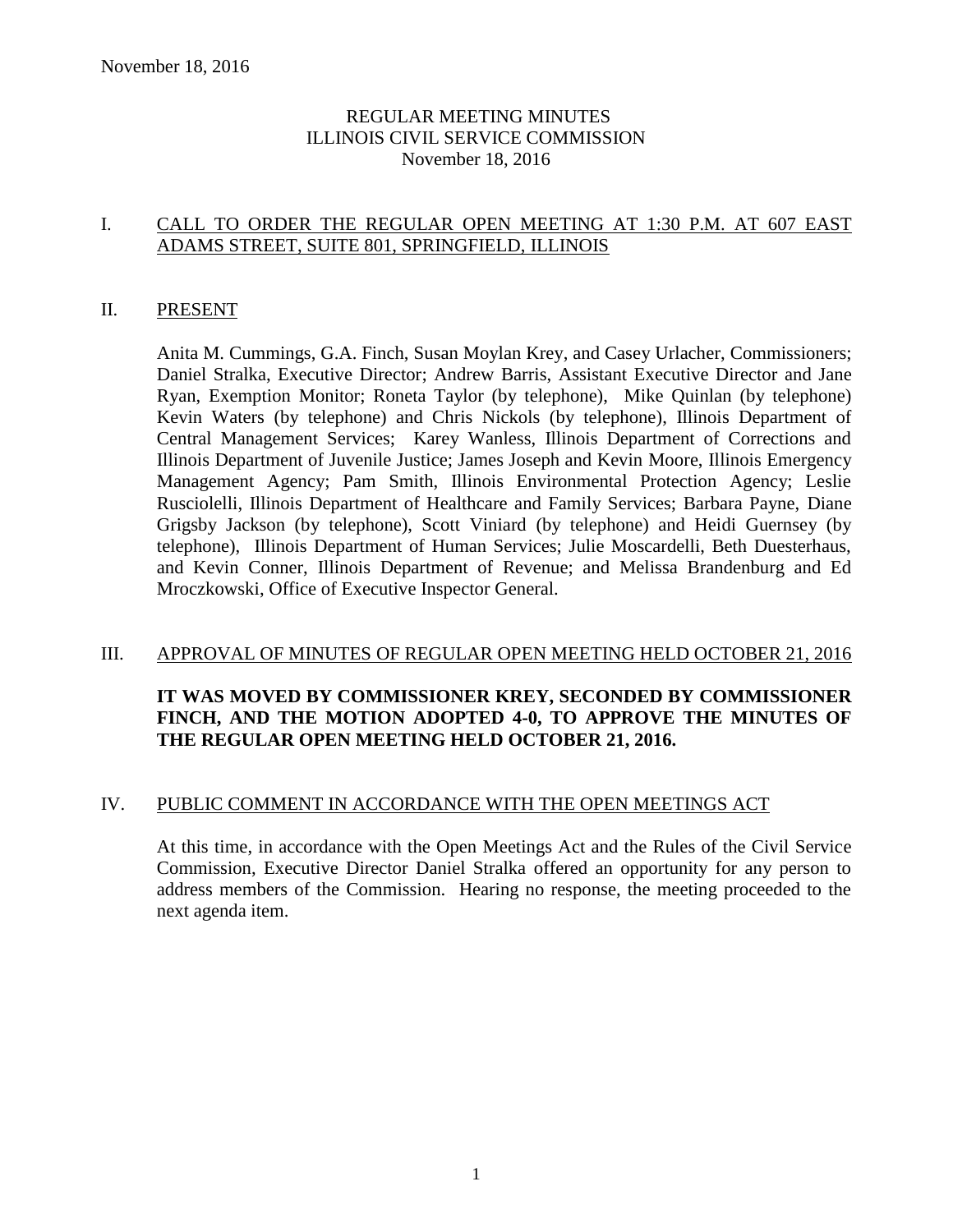#### $V<sub>r</sub>$ EXEMPTIONS UNDER SECTION 4d(3) OF THE PERSONNEL CODE

# A. Report on Exempt Positions from Department of Central Management Services

|        | Total     | Number of Exempt |
|--------|-----------|------------------|
| Agency | Employees | Positions        |
|        |           |                  |
|        |           |                  |
|        |           |                  |
|        |           |                  |
|        |           |                  |
|        |           |                  |
|        |           |                  |
|        |           |                  |
|        |           |                  |
|        |           |                  |
|        |           |                  |
|        |           |                  |
|        |           |                  |
|        |           |                  |
|        |           |                  |
|        |           |                  |
|        |           |                  |
|        |           |                  |
|        |           |                  |
|        |           |                  |
|        |           |                  |
|        |           |                  |
|        |           |                  |
|        |           |                  |
|        |           |                  |
|        |           |                  |
|        |           |                  |
|        |           |                  |
|        |           |                  |
|        |           |                  |
|        |           |                  |
|        |           |                  |
|        |           |                  |
|        |           |                  |
|        |           |                  |
|        |           |                  |
|        |           |                  |
|        |           |                  |
|        |           |                  |
|        |           |                  |
|        |           |                  |
|        |           |                  |
|        |           |                  |
|        |           |                  |
|        |           |                  |
|        |           |                  |
|        |           |                  |
|        |           |                  |
|        |           |                  |
|        |           |                  |
|        |           |                  |
|        |           |                  |
|        |           |                  |
|        |           |                  |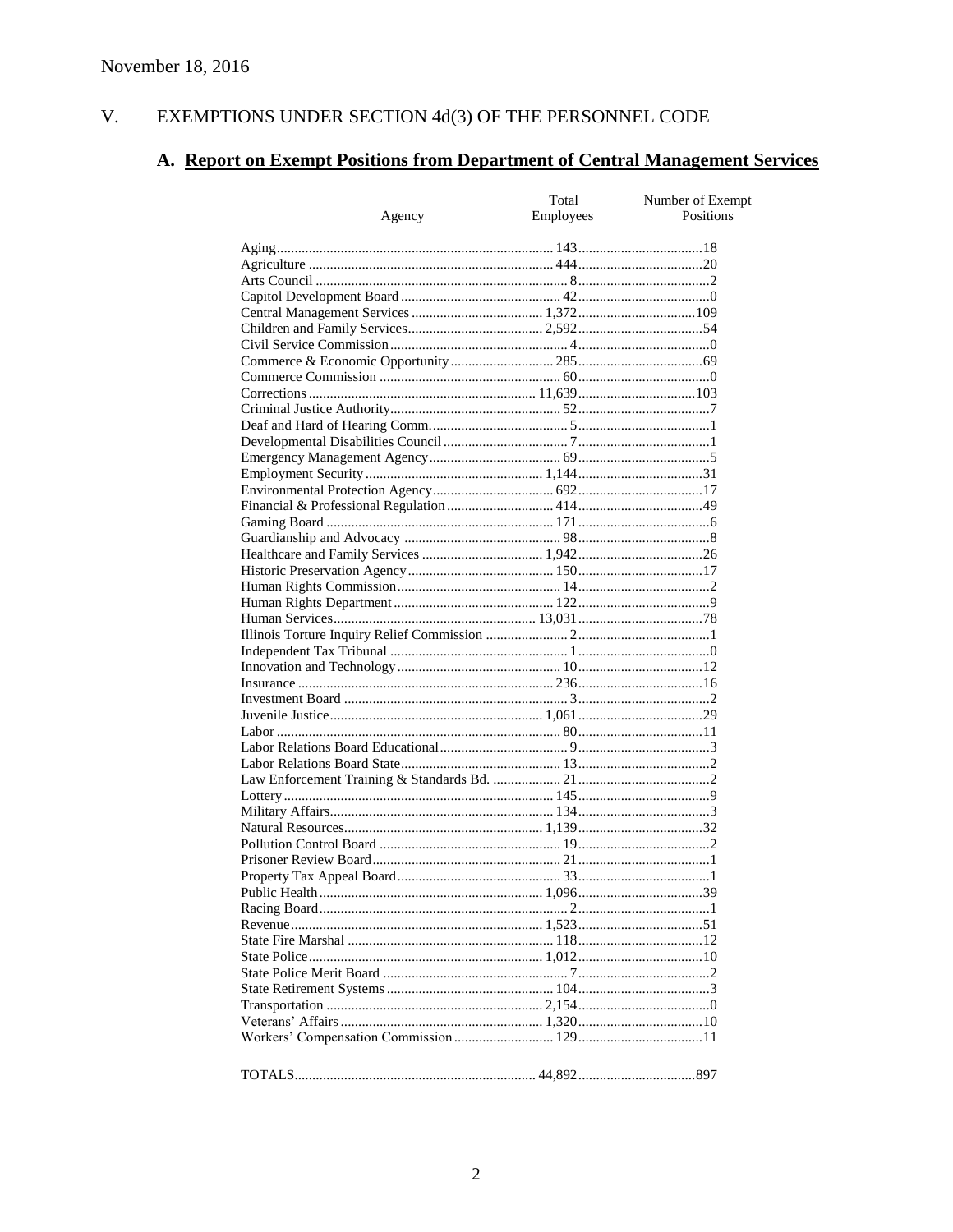#### **B. Governing Rule – Section 1.142 Jurisdiction B Exemptions**

- a) The Civil Service Commission shall exercise its judgment when determining whether a position qualifies for exemption from Jurisdiction B under Section 4d(3) of the Personnel Code. The Commission will consider any or all of the following factors inherent in the position and any other factors deemed relevant to the request for exemption:
	- 1) The amount and scope of principal policy making authority;
	- 2) The amount and scope of principal policy administering authority;
	- 3) The amount of independent authority to represent the agency, board or commission to individuals, legislators, organizations or other agencies relative to programmatic responsibilities;
	- 4) The capability to bind the agency, board or commission to a course of action;
	- 5) The nature of the program for which the position has principal policy responsibility;
	- 6) The placement of the position on the organizational chart of the agency, board or commission;
	- 7) The mission, size and geographical scope of the organizational entity or program within the agency, board or commission to which the position is allocated or detailed.
- b) The Commission may, upon its own action after 30 days notice to the Director of Central Management Services or upon the recommendation of the Director of the Department of Central Management Services, rescind the exemption of any position that no longer meets the requirements for exemption set forth in subsection (a). However, rescission of an exemption shall be approved after the Commission has determined that an adequate level of managerial control exists in exempt status that will insure responsive and accountable administrative control of the programs of the agency, board or commission.
- c) For all positions currently exempt by action of the Commission, the Director of Central Management Services shall inform the Commission promptly in writing of all changes in essential functions, reporting structure, working title, work location, position title, position number or specialized knowledge, skills, abilities, licensure or certification.
- d) Prior to granting an exemption from Jurisdiction B under Section 4d(3) of the Personnel Code, the Commission will notify the incumbent of the position, if any, of its proposed action. The incumbent may appear at the Commission meeting at which action is to be taken and present objections to the exemption request.

(Source: Amended at 34 Ill. Reg. 3485, effective March 3, 2010)

\* \* \*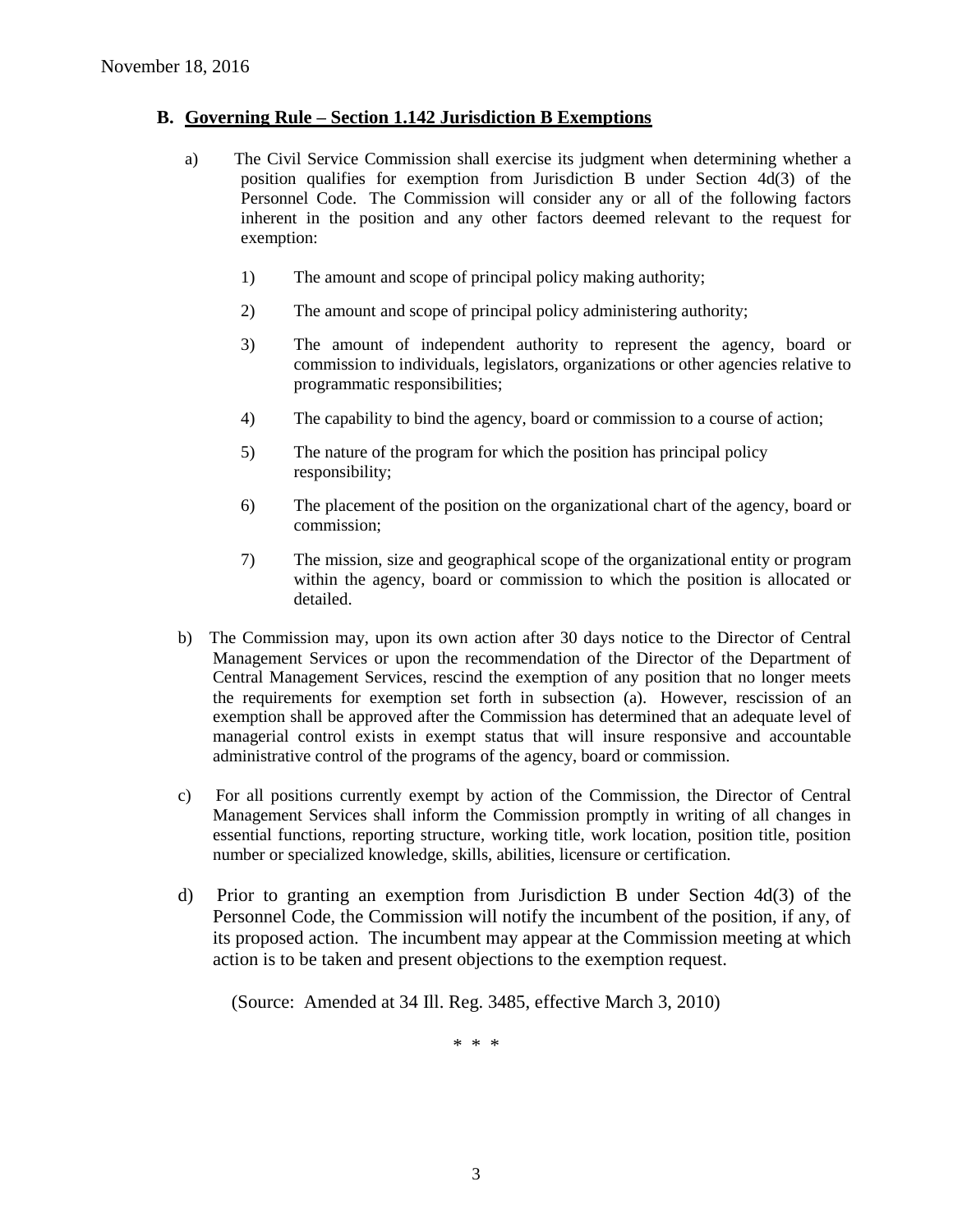# **C. Requests for 4d(3) Exemption**

Exemption Monitor Jane Ryan reported the following:

- $\triangleright$  Item C is a request from the Lottery for a Chief Transition Officer, a position that reports to the Director. Lottery's new Director started on October 24, 2016 and has not yet had time to review this position. The agency requested a continuance to determine plans for this position. Staff had no objection to this request.
- $\triangleright$  Item D is a request from the Department of Innovation and Technology (DoIT) for an Affirmative Action/Equal Employment Opportunity (EEO) Officer that reports to the Secretary. The EEO Officer position will have principal policy making and implementation responsibilities for the EEO program. DoIT currently directs most of the state's information technology workforce and will employ approximately 1,700 people once the transitioning is complete. The size and nature of the agency are a key consideration as the Commission has a mixed history of approving 4d(3) exemptions of this nature. Commissioner Krey asked if there would be any more exemption requests from DoIT and Executive Director Stralka indicated not presently but probably in the future. For these reasons, Staff recommended approval of this request.
- $\triangleright$  Item E is a request for an Associate Director for the Office of Family Wellness at the Illinois Department of Human Services (DHS), who reports to the Director of Family Community Services (FCS) who reports to a statutory Assistant Secretary who reports to the Secretary. This position was previously established in September 2014 as a 4d(5) exempt position as the qualifications required licensure as a registered nurse. Prior to that, the position was 4d(5) exempt as a Medical Director position from 1997-2013. The duties remain very similar to the previously established positions with the exception of no longer including a medical licensure requirement. In 2013, DHS indicated they would not be requesting additional exemptions for the FCS Division (the FCS program has overlapping responsibilities with the State Board of Education, the Department of Public Health, the Department of Children and Family Services, the University of Illinois Division of Specialized Care for Children, the Illinois Council on Developmental Disabilities and Head Start or Early Head Start). As this appears to be re-establishment of a previously exempt position, Staff recommended approval of this request with the caveat that any additional requests in this Division will be closely scrutinized.
- $\triangleright$  Items F, G1, H, I, J, K, L, M, N1, N2, O1, & P are requests for Media Administrator/Public Information Officer positions for the Departments of Aging, Revenue, Commerce & Economic Opportunity reporting to the Director, Corrections, Healthcare & Family Services, Human Rights, Juvenile Justice, Public Health, Veterans' Affairs and Emergency Management, and Environmental Protection Agencies which will replace the CMS Media Administrators included on this agenda for consideration of rescission or previously rescinded. The positions at Aging and Revenue report to the Chief of Staff while all others report to the agency Director. This is in keeping with the Administration's Executive Order #12 (2016) rescinding a previous Executive Order (#2-2004) which consolidated all media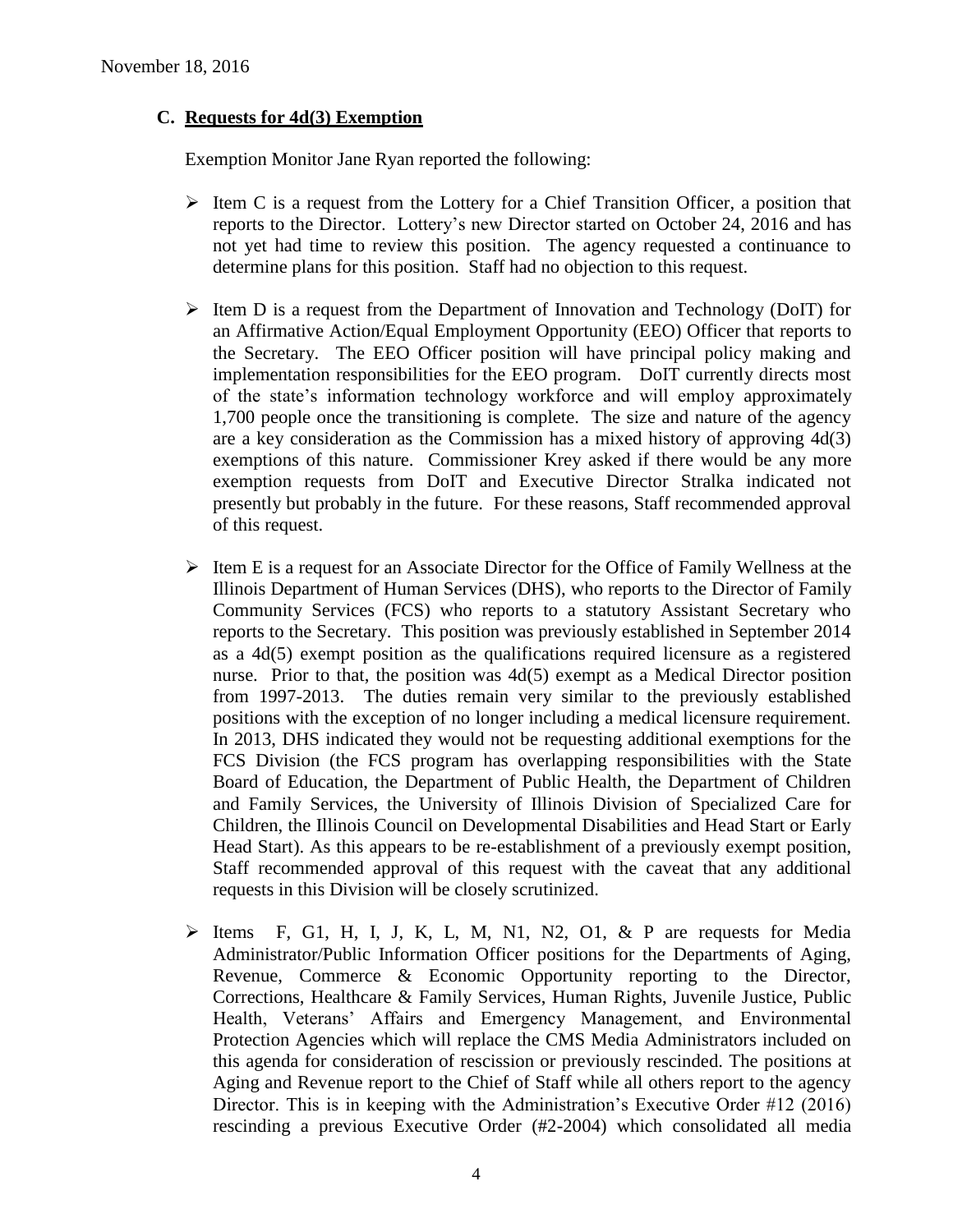functions under CMS in the Illinois Office of Communication and Information (IOCI). These functions are now being returned to the agencies. Staff worked out an arrangement with CMS whereby Staff would recommend approval of all these exemption requests while simultaneously recommending rescission of the remaining IOCI positions with an effective date of December 16, 2016 to allow time for the transfer of the incumbents in the positions being rescinded to these newly exempt positions. For these reasons, Staff recommended approval of these requests.

- $\triangleright$  Item G2 is a request from the Department of Commerce & Economic Opportunity for a Deputy Director managing the Office of Minority Economic Empowerment which will report to the Director. The Department already has three 4d(3) exempt positions relating to minority economic development. The agency requested a continuance for this request. Staff had no objection to this request.
- $\triangleright$  Item O2 is a request for a Director of Human Resources position for the Department of Revenue (DOR) which will report to the Director and replace the Administrative & Regulatory Shared Services position included on the proposed rescission agenda. DOR previously had a 4d(3) exempt Human Resources Director prior to establishment of the Shared Services center so this re-establishes that position. For these reasons, Staff recommended approval of this request.

### **IT WAS MOVED BY COMMISSIONER FINCH TO GRANT THE EXEMPTION REQUESTS FOR ITEMS C, D, E, F, G1, H, I, J, K, L, M, N1, N2, O1, O2 and P. THIS MOTION WAS WITHDRAWN BY THE MOVANT.**

### **IT WAS MOVED BY COMMISSIONER URLACHER, SECONDED BY COMMISSIONER FINCH, AND THE MOTION ADOPTED 4-0 TO GRANT THE EXEMPTION REQUESTS FOR THE FOLLOWING POSITIONS:**

- **D: Affirmative Action/Equal Employment Opportunity Officer (DoIT)**
- **E: Associate Director, Office of Family Wellness (DHS)**
- **F: Media Administrator/PIO (DOA)**
- **G1: Media Relations Director (CEO)**
- **H: Media Administrator (DOC)**
- **I: Public Information Officer (EMA)**
- **J: Media Administrator (EPA)**
- **K: Media Administrator (HFS)**
- **L: Media Administrator (DHR)**
- **M: Media Administrator (DJJ)**
- **N1: Media Administrator #1 (DPH)**
- **N2: Media Administrator #2 (DPH)**
- **O1: Media Administrator (DOR)**
- **O2: Human Resources Director (DOR)**
- **P: Media Administrator (DVA)**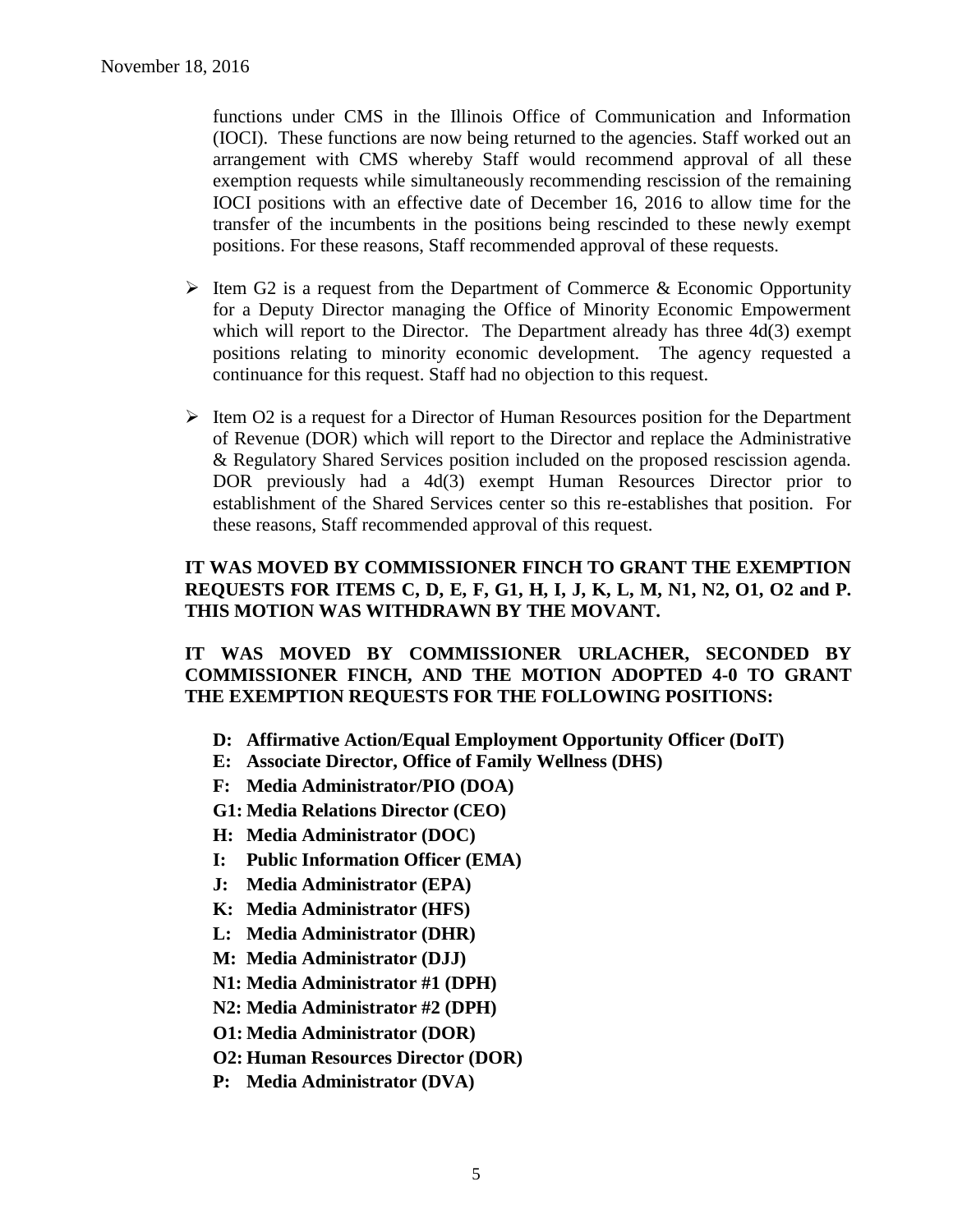**IT WAS MOVED BY COMMISSIONER URLACHER TO CONTINUE THE EXEMPTION REQUESTS FOR ITEM G2 TO THE COMMISSION'S DECEMBER 2016 MEETING. THIS MOTION WAS WITHDRAWN BY THE MOVANT.**

**IT WAS MOVED BY COMMISSIONER URLACHER, SECONDED BY COMMISSIONER CUMMINGS, AND THE MOTION ADOPTED 4-0 TO CONTINUE THE FOLLOWING EXEMPTION REQUESTS TO THE DECEMBER 2016 MEETING:**

**C: Chief Transition Officer (Lottery)**

**G2: Deputy Director, Office of Minority Economic Employment (CEO)**

#### **The following 4d(3) exemption requests were granted on November 18, 2016:**

| <b>Position Number</b>  | $ 40070-28-00-000-10-01$                                |
|-------------------------|---------------------------------------------------------|
| <b>Functional Title</b> | Affirmative Action/Equal Employment Opportunity Officer |
| Incumbent               | Vacant                                                  |
| Supervisor              | Secretary                                               |
| Location                | <b>Sangamon County</b>                                  |

### **D. Illinois Department of Innovation and Technology**

### **E. Illinois Department of Human Services**

| <b>Position Number</b>  | 40070-10-90-111-00-01                                                                                                                                                                                                   |
|-------------------------|-------------------------------------------------------------------------------------------------------------------------------------------------------------------------------------------------------------------------|
| <b>Functional Title</b> | Associate Director, Office of Family Wellness                                                                                                                                                                           |
| Incumbent               | Vacant                                                                                                                                                                                                                  |
| Supervisor              | Assistant Director, Division of Family & Community Services<br>who reports to the Director, Division of Family & Community<br>Services, who reports to the Assistant Secretary, who in turn<br>reports to the Secretary |
| Location                | <b>Cook County</b>                                                                                                                                                                                                      |

#### **F. Illinois Department on Aging**

| <b>Position Number</b>  | 40070-47-00-300-00-01                      |
|-------------------------|--------------------------------------------|
| <b>Functional Title</b> | Media Administrator/PIO                    |
| Incumbent               | Vacant                                     |
| Supervisor              | Chief of Staff who reports to the Director |
| Location                | <b>Cook County</b>                         |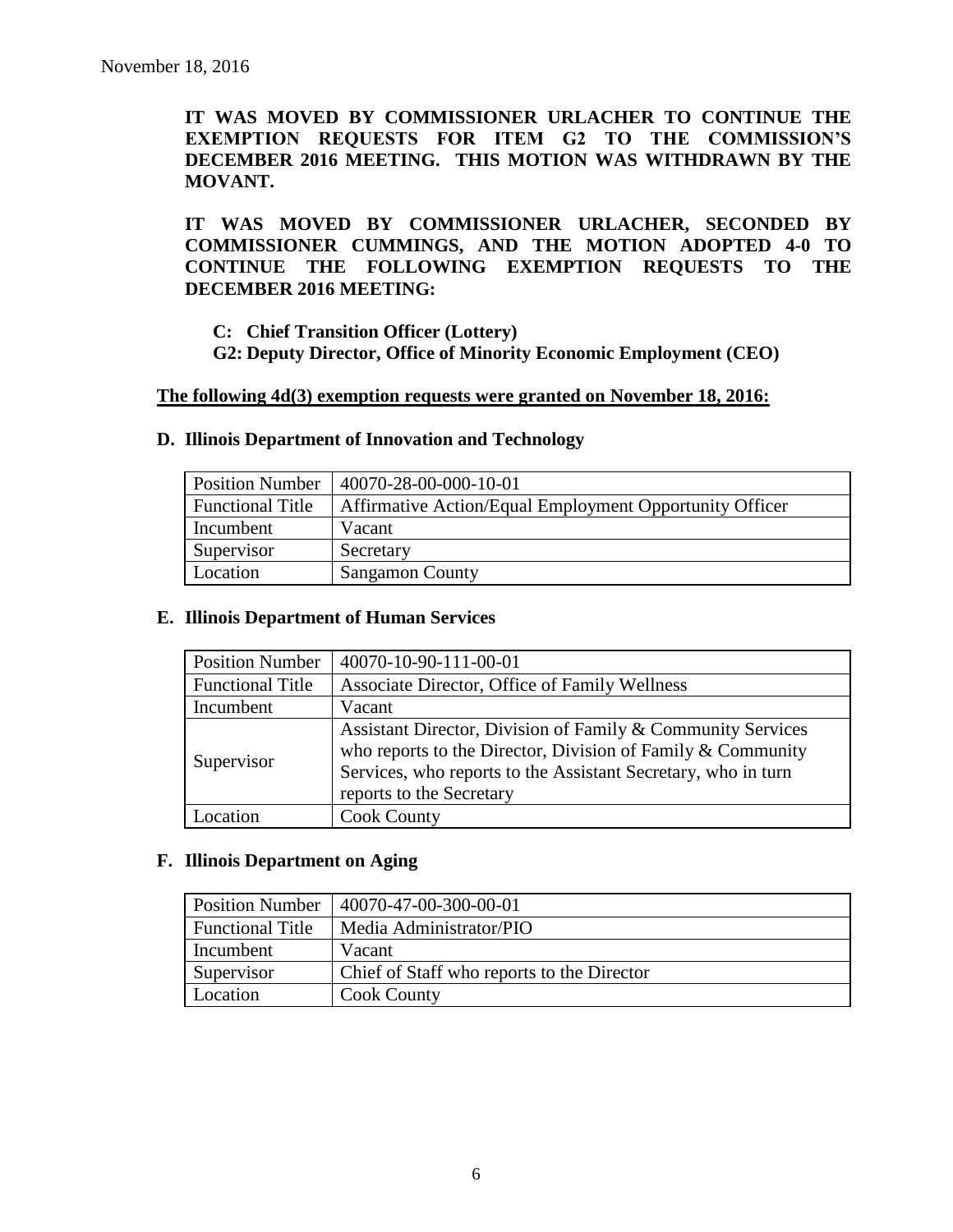| <b>Position Number</b>  | $140070 - 42 - 00 - 000 - 10 - 01$ |
|-------------------------|------------------------------------|
| <b>Functional Title</b> | <b>Media Relations Director</b>    |
| Incumbent               | Vacant                             |
| Supervisor              | Director                           |
| Location                | <b>Cook County</b>                 |

# **G1. Illinois Department of Commerce and Economic Opportunity**

# **H. Illinois Department of Corrections**

| <b>Position Number</b>  | 40070-29-00-000-00-02  |
|-------------------------|------------------------|
| <b>Functional Title</b> | Media Administrator    |
| Incumbent               | Vacant                 |
| Supervisor              | Director               |
| Location                | <b>Sangamon County</b> |

# **I. Illinois Emergency Management Agency**

| <b>Position Number</b>  | 40070-50-17-000-00-01             |
|-------------------------|-----------------------------------|
| <b>Functional Title</b> | <b>Public Information Officer</b> |
| Incumbent               | Vacant                            |
| Supervisor              | Director                          |
| Location                | <b>Sangamon County</b>            |

# **J. Illinois Environmental Protection Agency**

| <b>Position Number</b>  | 40070-46-00-000-02-01  |
|-------------------------|------------------------|
| <b>Functional Title</b> | Media Administrator    |
| Incumbent               | Vacant                 |
| Supervisor              | Director               |
| Location                | <b>Sangamon County</b> |

# **K. Illinois Department of Healthcare and Family Services**

| <b>Position Number</b>  | 40070-33-00-040-00-21 |
|-------------------------|-----------------------|
| <b>Functional Title</b> | Media Administrator   |
| Incumbent               | Vacant                |
| Supervisor              | Director              |
| Location                | <b>Cook County</b>    |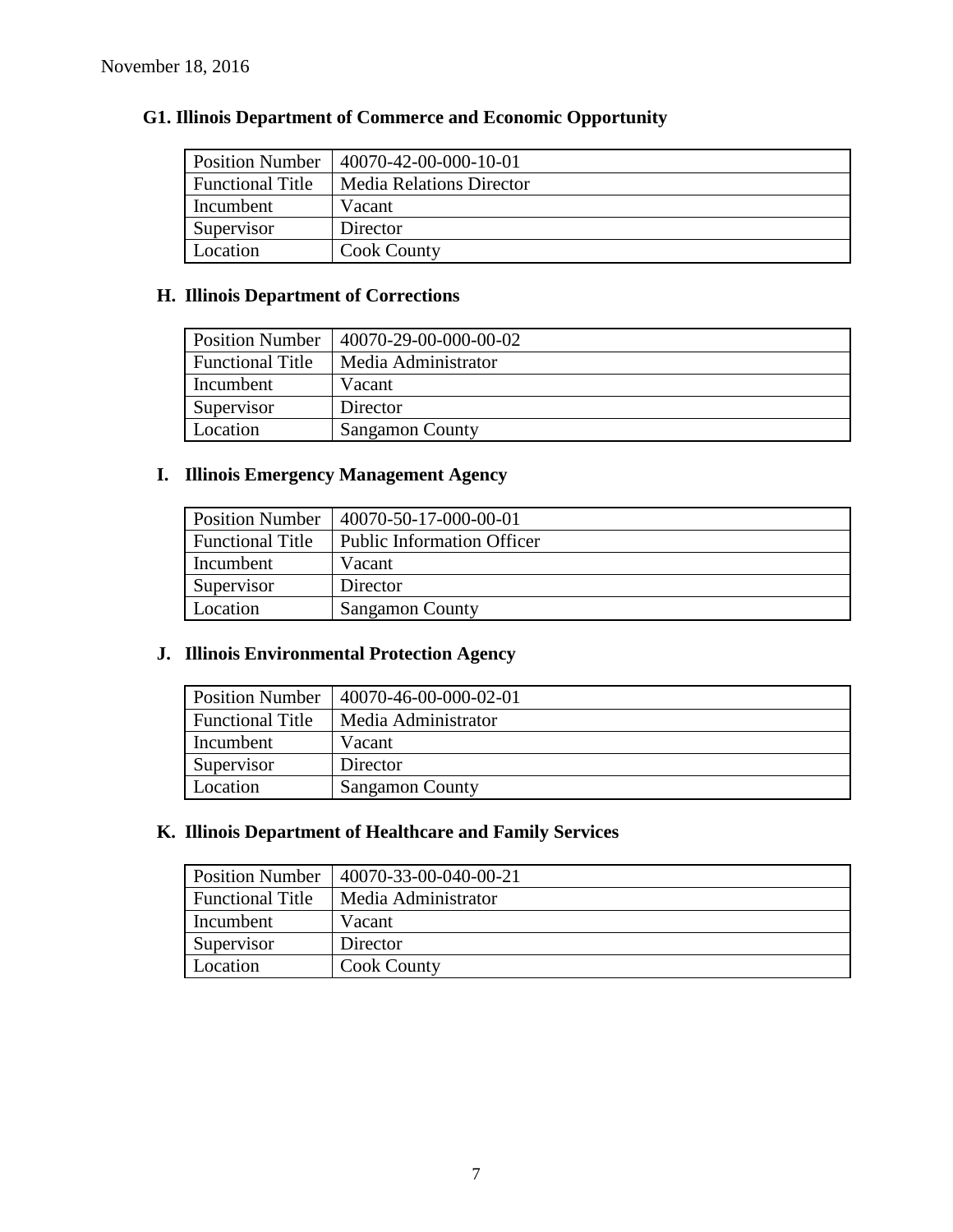# **L. Illinois Department of Human Rights**

| <b>Position Number</b>  | 40070-49-00-000-00-02 |
|-------------------------|-----------------------|
| <b>Functional Title</b> | Media Administrator   |
| Incumbent               | Vacant                |
| Supervisor              | Director              |
| Location                | <b>Cook County</b>    |

# **M. Illinois Department of Juvenile Justice**

| <b>Position Number</b>  | 40070-27-00-001-00-03  |
|-------------------------|------------------------|
| <b>Functional Title</b> | Media Administrator    |
| Incumbent               | Vacant                 |
| Supervisor              | Director               |
| Location                | <b>Sangamon County</b> |

# **N1. Illinois Department of Public Health**

| <b>Position Number</b>  | 40070-20-00-100-00-01  |
|-------------------------|------------------------|
| <b>Functional Title</b> | Media Administrator #1 |
| Incumbent               | Vacant                 |
| Supervisor              | Director               |
| Location                | <b>Sangamon County</b> |

# **N2. Illinois Department of Public Health**

| <b>Position Number</b>  | 40070-20-00-200-00-81  |  |
|-------------------------|------------------------|--|
| <b>Functional Title</b> | Media Administrator #2 |  |
| Incumbent               | Vacant                 |  |
| Supervisor              | Director               |  |
| Location                | <b>Cook County</b>     |  |

# **O1. Illinois Department of Revenue**

| <b>Position Number</b>  | 40070-25-00-100-30-01                      |
|-------------------------|--------------------------------------------|
| <b>Functional Title</b> | Media Administrator                        |
| Incumbent               | Vacant                                     |
| Supervisor              | Chief of Staff who reports to the Director |
| Location                | <b>Sangamon County</b>                     |

# **O2. Illinois Department of Revenue**

| <b>Position Number</b>  | 40070-25-45-000-00-01    |
|-------------------------|--------------------------|
| <b>Functional Title</b> | Human Resources Director |
| Incumbent               | Vacant                   |
| Supervisor              | Director                 |
| Location                | <b>Sangamon County</b>   |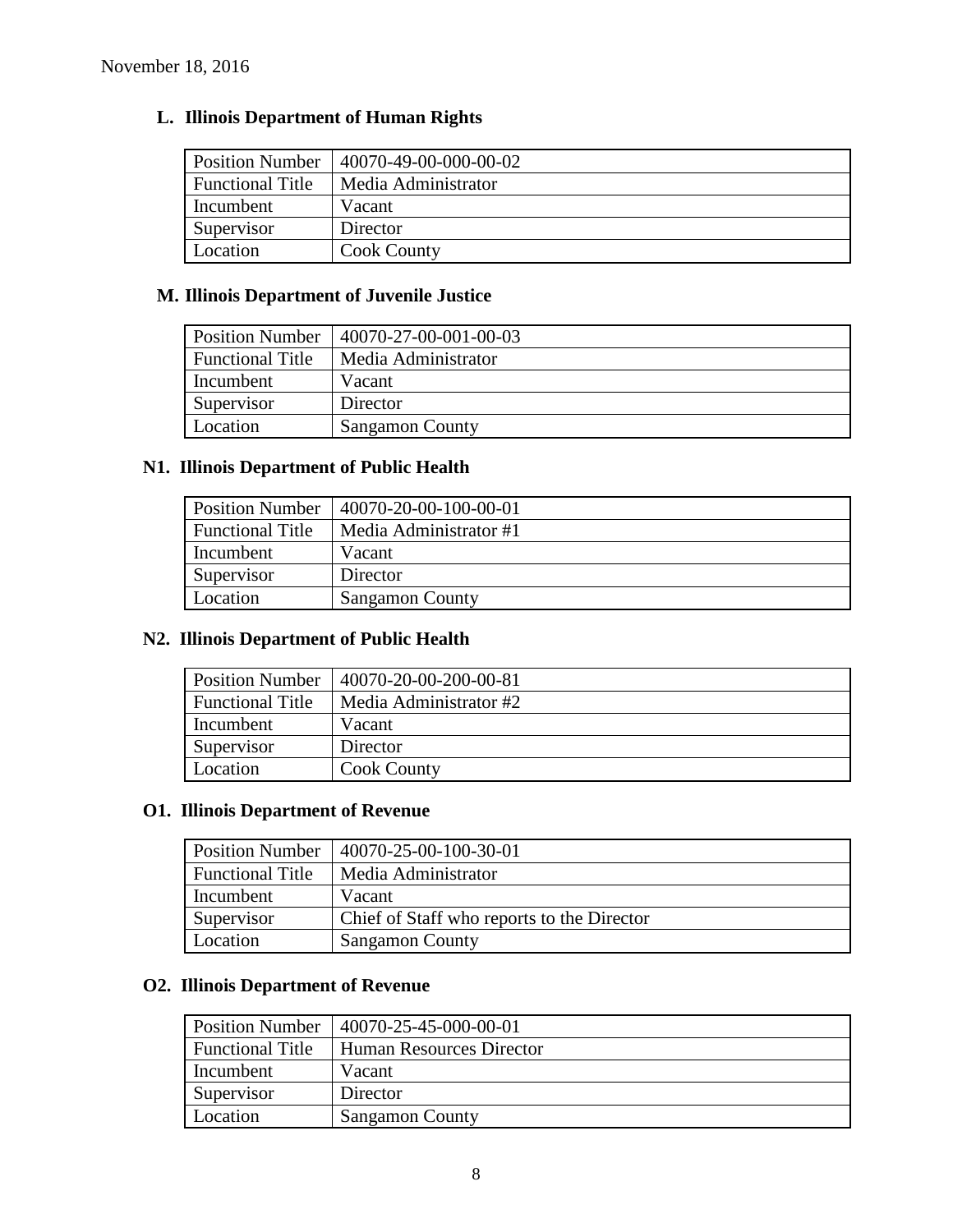# **P. Illinois Department of Veterans' Affairs**

| <b>Position Number</b>  | 40070-34-00-000-30-01  |
|-------------------------|------------------------|
| <b>Functional Title</b> | Media Administrator    |
| Incumbent               | Vacant                 |
| Supervisor              | Director               |
| Location                | <b>Sangamon County</b> |

# **The following 4d(3) exemption requests were continued to the December 2016 meeting:**

# **C. Illinois Department of Lottery**

| <b>Position Number</b>  | 40070-45-00-200-00-01                               |
|-------------------------|-----------------------------------------------------|
| <b>Functional Title</b> | <b>Chief Transition Officer</b>                     |
|                         | (exemption granted for 24 months in September 2014) |
| Incumbent               | <b>Timothy McDevitt</b>                             |
| Supervisor              | Director                                            |
| Location                | <b>Cook County</b>                                  |

# **G2. Illinois Department of Commerce and Economic Opportunity**

| <b>Position Number</b>  | 40070-42-60-000-00-01                                    |
|-------------------------|----------------------------------------------------------|
| <b>Functional Title</b> | Deputy Director, Office of Minority Economic Empowerment |
|                         | (OMEE)                                                   |
| Incumbent               | Vacant                                                   |
| Supervisor              | Director                                                 |
| Location                | <b>Cook County</b>                                       |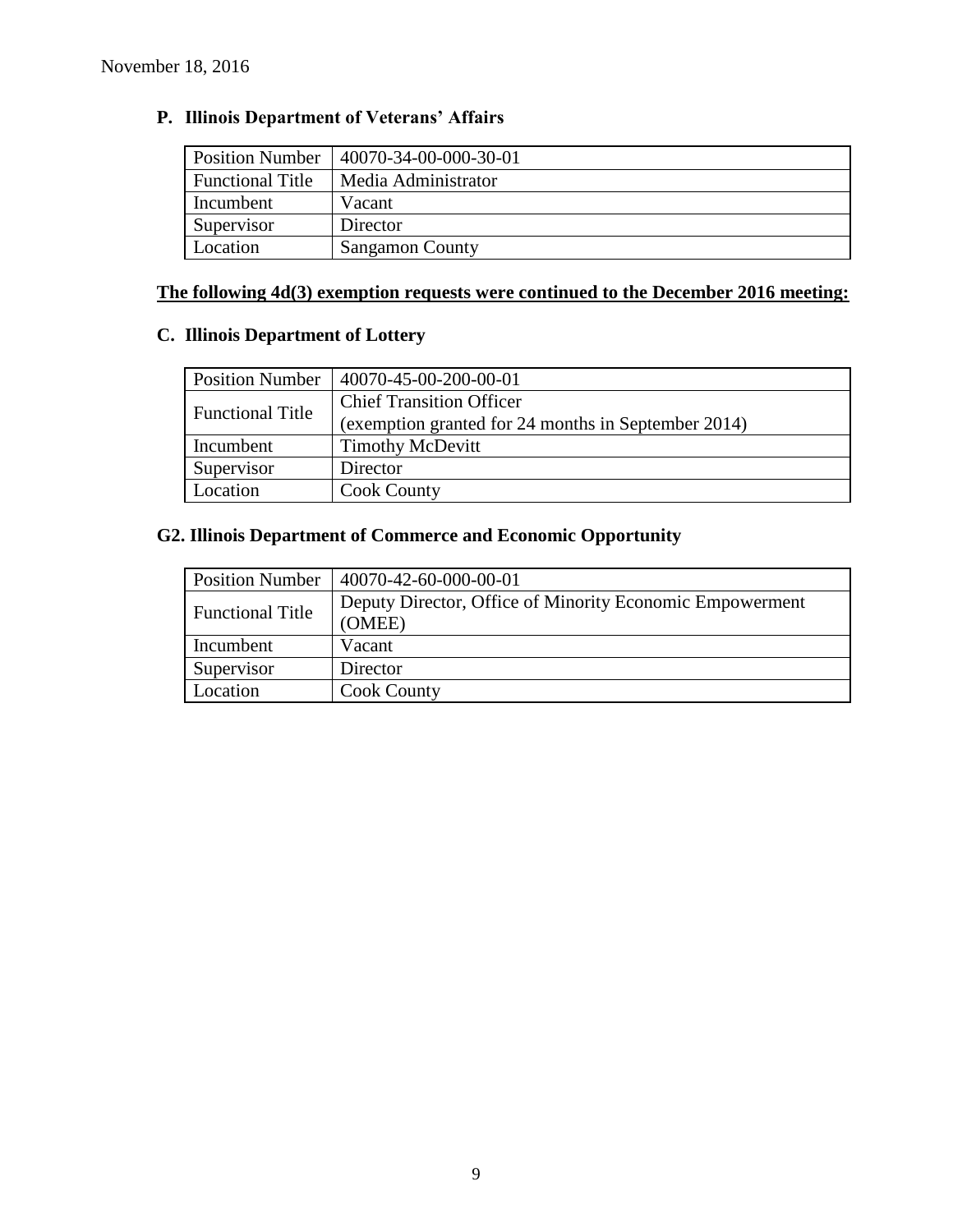### **Q. Proposed Rescissions in accordance with Section 1.142(b) of the Rules of the Civil Service Commission**

Executive Director Daniel Stralka stated that the details regarding these proposed rescissions were included in the agenda. It is Commission staff's position that an adequate level of managerial control would exist in exempt status for all these proposed rescissions. Executive Director Stralka reported:

 As to Item Q1, this is the Deputy Director of Programs for the Illinois Arts Council. It has been vacant for approximately two and a half years. It has been on the rescission agenda since May 20, 2016. In August, the Commission was informed the position had been approved to fill but we have not received any updated information and the position remains vacant from a review of CMS personnel records. The Arts Council was notified on August 17 that this proposed rescission would be on November's agenda which it specifically acknowledged on August 19. The Arts Council was then provided additional notice by CMS mail on October 18. These notices went to multiple individuals at the Arts Council. There has not been any response. Therefore Staff recommended approval of the proposed rescission.

# **IT WAS MOVED BY COMMISSIONER CUMMINGS, SECONDED BY COMMISSIONER URLACHER, AND THE MOTION ADOPTED 4-0 TO RESCIND THE 4D(3) EXEMPTION FOR THE FOLLOWING POSITION:**

# **Q1. Deputy Director of Programs (Arts Council)**

As to Items  $Q2 - Q6$ , these are all in the Bureau of Property Management in Central Management Services (CMS). Item Q2 is the Regional Client Manager 7. Region 7 encompasses the far southern counties of the State. On March 1 of this year, the position was relocated from Sangamon County to Champaign County. Champaign County is not one of the Counties that this position covers so Staff sent an inquiry to CMS asking for an explanation for the County change. When no response was forthcoming, the position was noticed up for proposed rescission back in May even though it had an incumbent. It was continued in May and then August to allow CMS an opportunity to respond to Staff concerns. Items Q3-6 are Transactions positions that were noticed up for proposed rescission last May also because they were all vacant and Staff had concerns that there was overlap with the seven exempt Regional Client Manager positions. Like Item Q2, these four Transactions positions were also continued in May and August to allow CMS time to respond. There was a meeting with the Director of CMS back on August 9 who indicated to Staff CMS would be preparing a response. The only written response to date was received yesterday when clarifications to the seven Regional Client Manager positions were submitted. After speaking with the Assistant Director this morning, it appears this is what CMS believed the Commission was seeking. That misconception was corrected and it was explained to the Assistant Director that Staff is going to be taking a much broader review of the exempt positions in this program area. This is in accordance with the Commission's May directive to review the Bureau of Property Management's exempt structure and report back to the Commission. The Assistant Director indicated he would personally follow through with this on behalf of CMS. Based on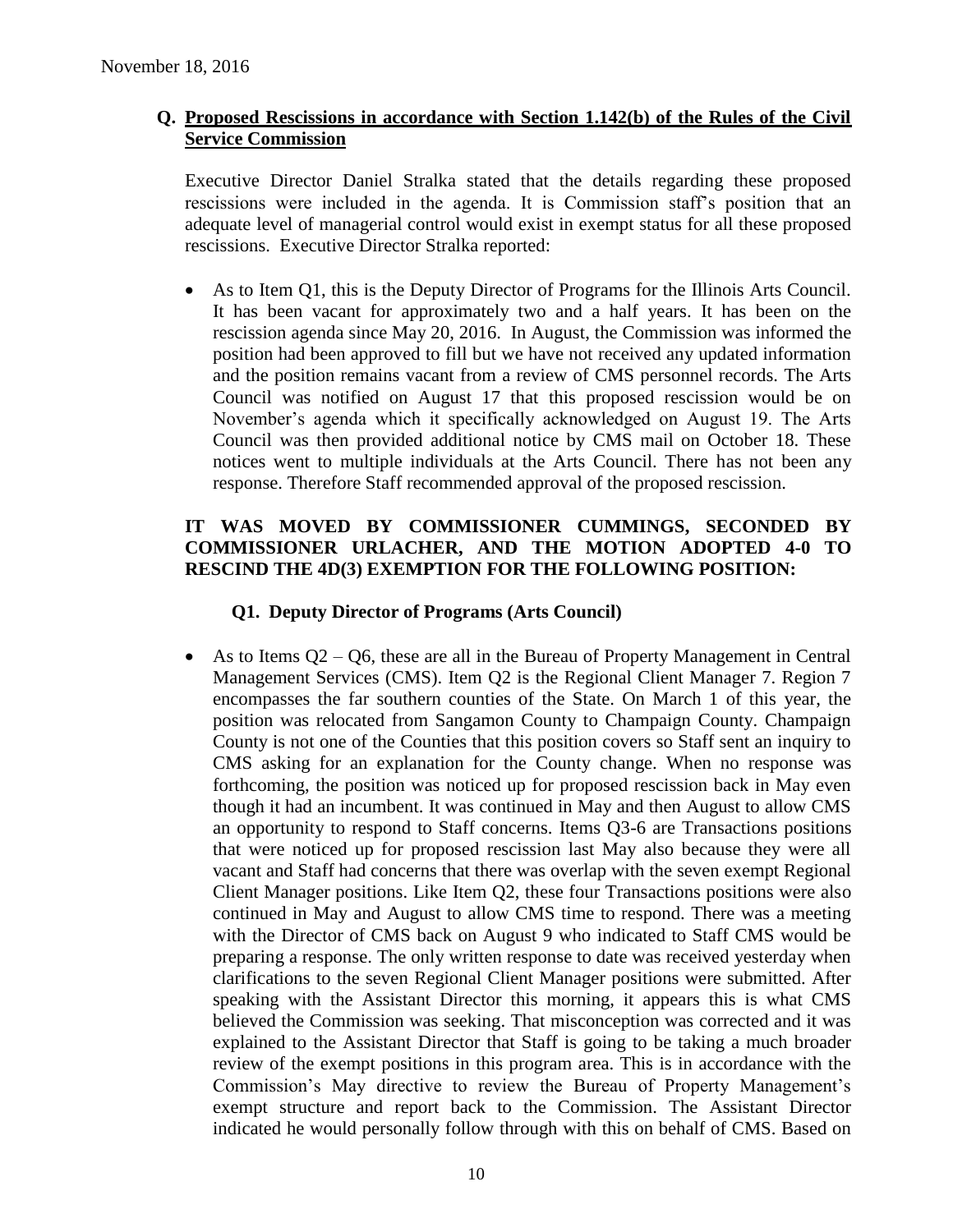the representations of the Assistant Director, Staff recommended that these items be continued to the February 2017 meeting trusting this will be the last continuance for these items. Commissioner Cummings indicated that she was amenable to continuing these proposed rescissions but expressed concerns about a lack of respect for the Civil Service Commission's role in monitoring these exempt positions. While she considered proceeding with rescission she appreciated that the Assistant Director stepped forward on behalf of the agency.

### **IT WAS MOVED BY COMMISSIONER FINCH, SECONDED BY COMMISSIONER URLACHER, AND THE MOTION ADOPTED 4-0 TO CONTINUE TO FEBRUARY 2017 THE PROPOSED 4D(3) EXEMPTION RESCISSIONS FOR THE FOLLOWING POSITIONS:**

- **Q2. Region 7 Property Manager (CMS)**
- **Q3. Property Manager-Transactions-Central and South Regions (CMS)**
- **Q4. Property Management, Transactions & Property Administration (CMS)**
- **Q5. Property Management, Transactions-Chicago and North Regions (CMS)**
- **Q6. Property Management, Transactions and Property Administration Real Property (CMS)**

Exemption Monitor, Jane Ryan, reported:

• Items Q7-19 relate to the exemption requests regarding the Media Administrators. The respective agencies indicated that they have no objection to the rescissions of these positions except that we have no response on Q7, 13, & 17. Staff recommended approval of these proposed rescissions effective December 16, 2016 to allow for completion of necessary establishments and transactions prior to the rescissions being finalized.

# **IT WAS MOVED BY COMMISSIONER CUMMINGS, SECONDED BY COMMISSIONER KREY, AND THE MOTION ADOPTED 4-0 TO RESCIND THE 4D(3) EXEMPTION FOR THE FOLLOWING POSITIONS EFFECTIVE DECEMBER 16, 2016:**

- **Q7. Deputy Director-Office of Communication and Information (CMS)**
- **Q8. Media Administrator-Aging (CMS)**
- **Q9. Media Administrator-Commerce and Economic Opportunity (CMS)**
- **Q10. Media Administrator-Financial & Professional Reg. and Revenue (CMS)**
- **Q11. Media Administrator-Human Rights (CMS)**
- **Q12. Media Administrator-Corrections (CMS)**
- **Q13. Media Administrator-Labor and Workers' Compensation (CMS)**
- **Q14. Media Administrator-Public Health (CMS)**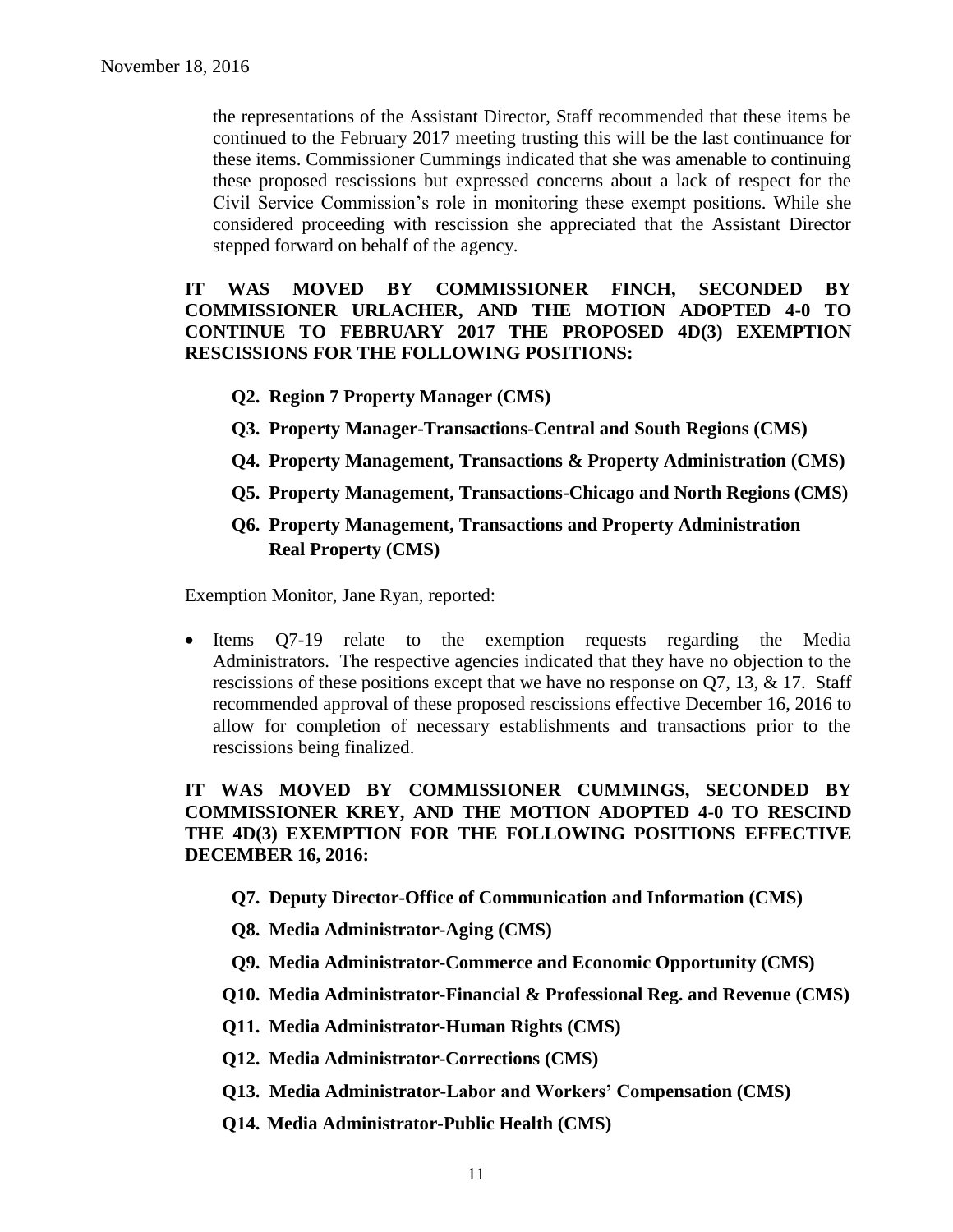- **Q15. Media Administrator-Public Health (CMS)**
- **Q16. Media Administrator-Healthcare (CMS)**
- **Q17. Media Administrator-Transportation (CMS)**
- **Q18. Media Administrator-Emergency Management (CMS)**

### **Q19. Media Administrator-Veterans' Affairs (CMS)**

 Item Q20 was placed on the agenda due to extended vacancy. The position was filled in October. Therefore, Staff recommended denial of this proposed rescission.

# **IT WAS MOVED BY COMMISSIONER KREY, SECONDED BY COMMISSIONER URLACHER, AND THE MOTION ADOPTED 4-0 TO DENY THE RESCISSION OF 4D(3) EXEMPTION FOR THE FOLLOWING POSITION:**

#### **Q20. Associate Director-Hospital Operations (DHS)**

• Items Q21 & 22 were placed on the agenda due to the formation of the Department of Innovation and Technology and need to be reviewed for overlapping functions. CMS has requested these be continued to the next Rescission Agenda in February 2017. Staff had no objection to the request.

# **IT WAS MOVED BY COMMISSIONER CUMMINGS, SECONDED BY COMMISSIONER URLACHER, AND THE MOTION ADOPTED 4-0 TO CONTINUE TO FEBRUARY 2017 THE PROPOSED 4D(3) EXEMPTION RESCISSIONS FOR THE FOLLOWING POSITIONS:**

#### **Q21. Policy Advisor-Agency Services BCCS/BOPM (CMS)**

#### **Q22. BOSS, Chief Information Officer (CMS)**

• Q23 & 24 relate to Department of Juvenile Justice positions at the Kewanee Youth Facility which closed in July. The agency has no objection to the rescissions. Staff recommended rescission.

### **IT WAS MOVED BY COMMISSIONER URLACHER, SECONDED BY COMMISSIONER FINCH, AND THE MOTION ADOPTED 4-0 TO RESCIND THE 4D(3) EXEMPTION FOR THE FOLLOWING POSITIONS:**

#### **Q23. Assistant Superintendent-Programs, Kewanee (DJJ)**

#### **Q24. Assistant Superintendent-Operations, Kewanee (DJJ)**

 As indicated in the Exemption presentation, Q29 relates to establishment of the Department of Revenue's exemption request for a Human Resources Director (Item O2) so needs a delayed effective date of December 16, 2016 in order for establishment and transactions to take place.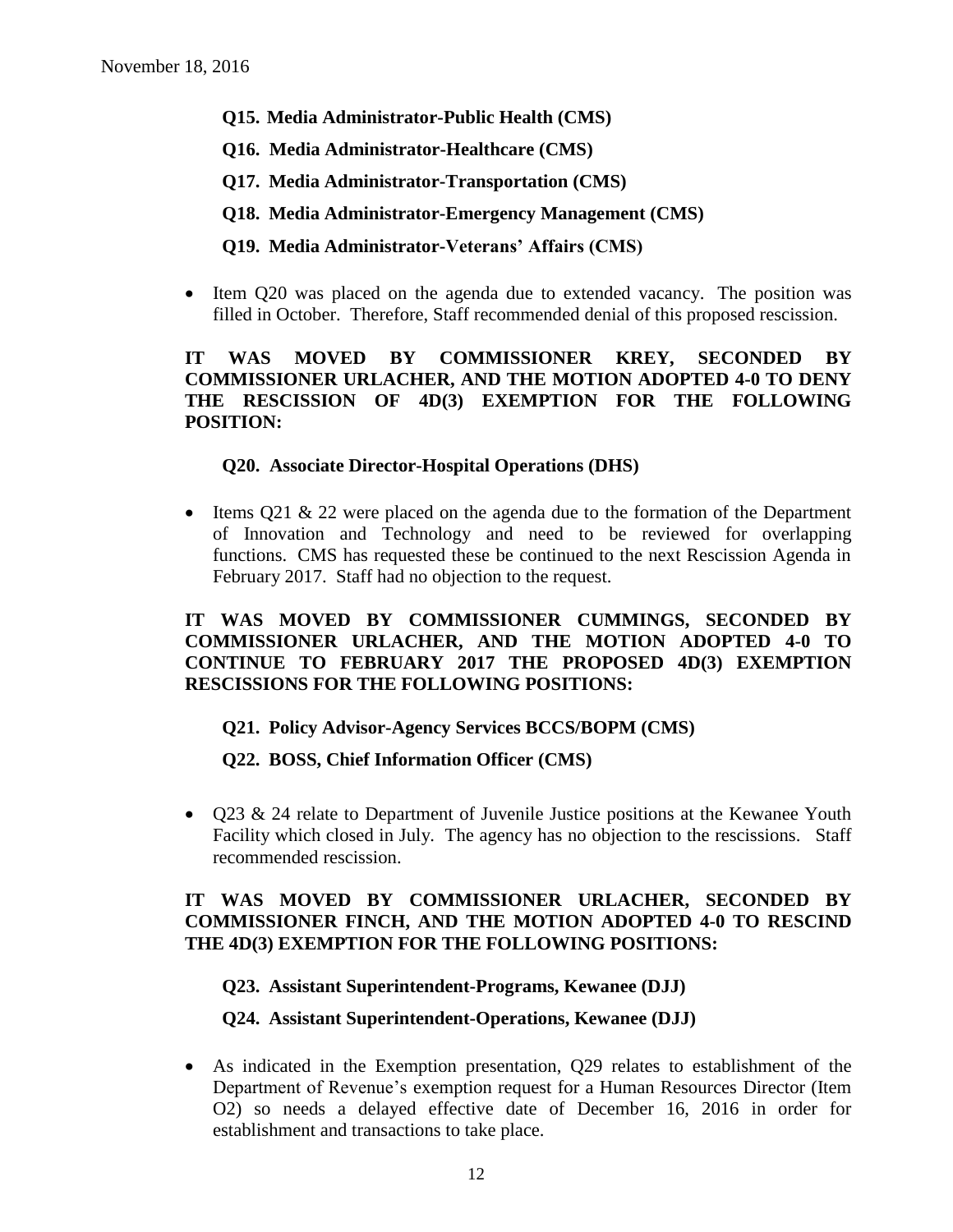**IT WAS MOVED BY COMMISSIONER KREY, SECONDED BY COMMISSIONER URLACHER, AND THE MOTION ADOPTED 4-0 TO RESCIND THE 4D(3) EXEMPTION FOR THE FOLLOWING POSITION EFFECTIVE DECEMBER 16, 2016:**

# **Q29. Administrative &Regulatory Shared Services Center Human Resources Director (DOR)**

• Items Q25-31 are Department of Revenue positions that have been vacant or were part of the Administrative and Regulatory Shared Services Center that are no longer necessary. The Department of Revenue has no objection to these rescissions.

# **IT WAS MOVED BY COMMISSIONER FINCH, SECONDED BY COMMISSIONER KREY, AND THE MOTION ADOPTED 4-0 TO RESCIND THE 4D(3) EXEMPTION FOR THE FOLLOWING POSITIONS:**

- **Q25. Chicago Collection Services Director (DOR)**
- **Q26. Administrative & Regulatory Shared Services Center (A&R SSC) Director (DOR)**
- **Q27. A&R SSC Administrative Director (DOR)**
- **Q28. A&R SSC Project Manager (DOR)**
- **Q30. A&R SSC Assistant HR Director, Strategic Processes**
- **Q31. A&R SSC Chief Fiscal Officer**

| <b>Item</b>     | <b>Position Number</b> | <b>Agency</b> | <b>Functional Title</b>                                                    |  |
|-----------------|------------------------|---------------|----------------------------------------------------------------------------|--|
| Q <sub>1</sub>  | 40070-50-90-200-00-01  | <b>IAC</b>    | Deputy Director Programs, Arts Council                                     |  |
| Q23             | 40070-27-18-200-00-01  | <b>DJJ</b>    | Asst. Superintendent-Programs, Kewanee                                     |  |
| Q24             | 40070-27-18-300-00-01  | <b>DJJ</b>    | Asst. Superintendent-Operations, Kewanee                                   |  |
| Q25             | 40070-25-48-400-00-01  | <b>DOR</b>    | <b>Chicago Collection Services Director</b>                                |  |
| Q <sub>26</sub> | 40070-25-42-000-00-01  | <b>DOR</b>    | Administrative and Regulatory Shared<br>Services Center (A&R SSC) Director |  |
| Q27             | 40070-25-42-100-00-01  | <b>DOR</b>    | A&R SSC Administrative Director                                            |  |
| Q28             | 40070-25-42-200-00-01  | <b>DOR</b>    | A&R SSC Project Manager                                                    |  |
| Q30             | 40070-25-42-310-00-01  | <b>DOR</b>    | A&R SSC Assistant HR Director, Strategic<br>Processes                      |  |
| Q31             | 40070-25-42-400-00-01  | <b>DOR</b>    | A&R SSC Chief Fiscal Officer                                               |  |

**The following 4d(3) exemptions were rescinded on November 18, 2016:**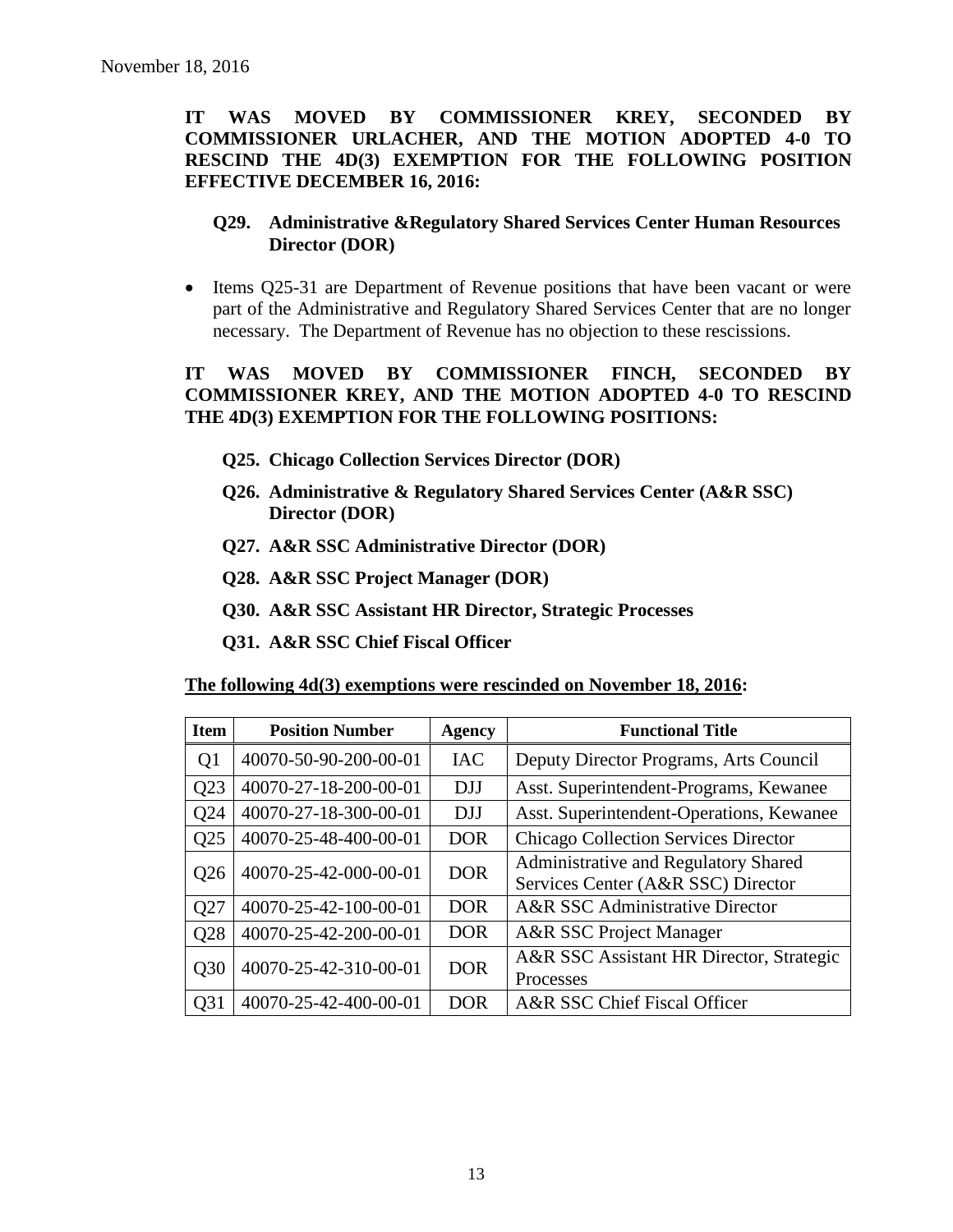| <b>Item</b>     | <b>Position Number</b> | <b>Agency</b> | <b>Functional Title</b>                                                               |  |  |
|-----------------|------------------------|---------------|---------------------------------------------------------------------------------------|--|--|
| Q7              | 40070-37-80-000-00-01  | <b>CMS</b>    | Deputy Director-Office of Communication<br>& Information (IOCI)                       |  |  |
| Q <sub>8</sub>  | 40070-37-80-100-01-01  | <b>CMS</b>    | <b>IOCI</b> Media Administrator-Aging                                                 |  |  |
| Q <sub>9</sub>  | 40070-37-80-100-01-03  | <b>CMS</b>    | <b>IOCI</b> Media Administrator-Commerce and<br><b>Economic Opportunity</b>           |  |  |
| O <sub>10</sub> | 40070-37-80-100-01-08  | <b>CMS</b>    | <b>IOCI Media Administrator-FPR &amp; DOR</b>                                         |  |  |
| Q11             | 40070-37-80-100-01-10  | <b>CMS</b>    | <b>IOCI</b> Media Administrator-DHR                                                   |  |  |
| Q12             | 40070-37-80-100-01-13  | <b>CMS</b>    | <b>IOCI</b> Media Administrator-DOC                                                   |  |  |
| Q13             | 40070-37-80-100-01-15  | <b>CMS</b>    | <b>IOCI</b> Media Administrator-DOL & WCC                                             |  |  |
| Q14             | 40070-37-80-100-01-16  | <b>CMS</b>    | <b>IOCI</b> Media Administrator-DPH                                                   |  |  |
| Q15             | 40070-37-80-100-01-17  | <b>CMS</b>    | <b>IOCI</b> Media Administrator-DPH                                                   |  |  |
| Q16             | 40070-37-80-100-01-26  | <b>CMS</b>    | <b>IOCI</b> Media Administrator-HFS                                                   |  |  |
| Q17             | 40070-37-80-100-01-27  | <b>CMS</b>    | <b>IOCI</b> Media Administrator-DOT                                                   |  |  |
| Q18             | 40070-37-80-100-01-28  | <b>CMS</b>    | <b>IOCI</b> Media Administrator-EMA                                                   |  |  |
| Q19             | 40070-37-80-100-01-29  | <b>CMS</b>    | <b>IOCI</b> Media Administrator-DVA                                                   |  |  |
| Q29             | 40070-25-42-300-00-01  | <b>DOR</b>    | Administrative & Regulatory Shared<br><b>Services Center Human Resources Director</b> |  |  |

# **The following 4d(3) exemptions were rescinded effective December 16, 2016 on November 18, 2016:**

**The following proposed 4d(3) exemption rescissions were continued to the February 2017 meeting on November 18, 2016:**

| <b>Item</b>      | <b>Position Number</b> | <b>Agency</b>                                                                       | <b>Functional Title</b>                             |  |  |
|------------------|------------------------|-------------------------------------------------------------------------------------|-----------------------------------------------------|--|--|
| Q <sub>2</sub>   | 40070-37-60-010-07-01  | <b>CMS</b>                                                                          | <b>Region 7 Property Manager</b>                    |  |  |
| Q <sub>3</sub>   | 40070-37-62-300-00-01  | <b>CMS</b>                                                                          | Property Manager, Transactions–Central<br>and South |  |  |
| Q4               | 40070-37-62-000-00-01  | Property Management, Transactions &<br><b>CMS</b><br><b>Property Administration</b> |                                                     |  |  |
| Q <sub>5</sub>   | 40070-37-62-200-00-01  | Property Management, Transactions,<br><b>CMS</b><br>Chicago & North Regions         |                                                     |  |  |
| Q <sub>6</sub>   | 40070-37-62-400-00-01  | Property Management, Transactions &<br><b>CMS</b><br>Property Admin, Real Property  |                                                     |  |  |
| Q <sub>2</sub> 1 | 40070-37-00-020-00-01  | Policy Advisor (Agency Services<br><b>CMS</b><br>BCCS/BOPM)                         |                                                     |  |  |
| Q22              | 40070-37-41-100-00-01  | <b>CMS</b>                                                                          | BOSS, Chief Information Officer                     |  |  |

# **The following proposed 4d(3) exemption rescission was denied on November 18, 2016:**

| <b>Item</b> | <b>Position Number</b>                    | Agency | <b>Functional Title</b>                          |
|-------------|-------------------------------------------|--------|--------------------------------------------------|
|             | $\vert$ Q20 $\vert$ 40070-10-76-100-00-01 |        | DHS   Associate Director for Hospital Operations |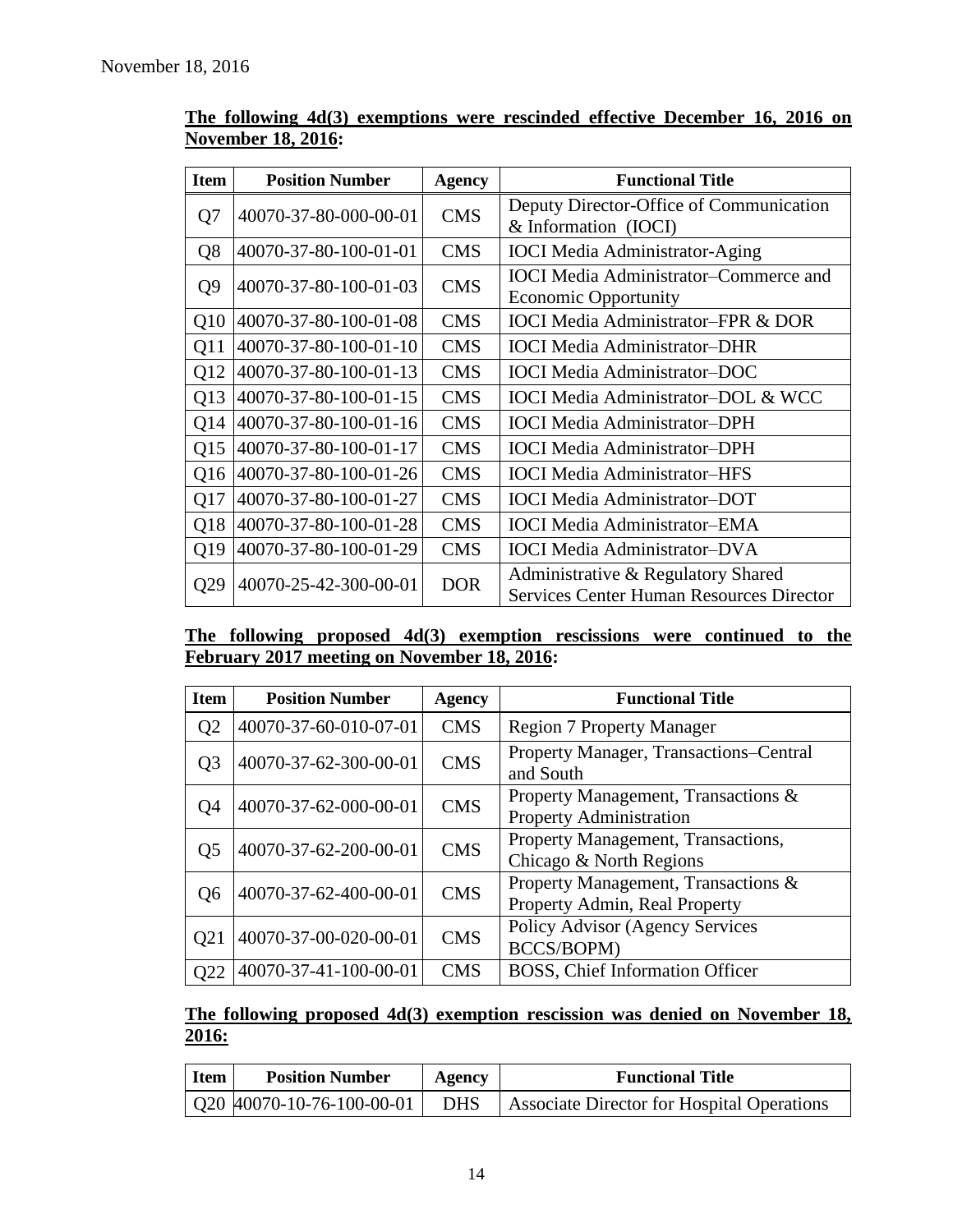### VI. CLASS SPECIFICATIONS

#### **A. Governing Rule – Section 1.45 Classification Plan**

The Commission will review the class specifications requiring Commission approval under the Classification Plan and will approve those that meet the requirements of the Personnel Code and Personnel Rules and conform to the following accepted principles of position classification:

- a) The specifications are descriptive of the work being done or that will be done;
- b) Identifiable differentials are set forth among classes that are sufficiently significant to permit the assignment of individual positions to the appropriate class;
- c) Reasonable career promotional opportunities are provided;
- d) The specifications provide a reasonable and valid basis for selection screening by merit examinations;
- e) All requirements of the positions are consistent with classes similar in difficulty, complexity and nature of work.

The following class titles were submitted for abolishment and revision by the Director of the Illinois Department of Central Management Services (CMS):

### **B. Physical Therapy Aide I (abolish) Physical Therapy Aide II (revise) Physical Therapy Aide III (revise)**

#### **C. Public Service Trainee (abolish)**

Assistant Executive Director Barris reported that Staff recommended approval of the abolishment of the Public Service Trainee class and the Physical Therapy Aide I class. The Public Service Trainee class has not been used since 2001 and the Physical Therapy Aide I class has not been used in the last 18 years. The Commission staff recommended approval of the revision to the Physical Therapy Aide II and III classes as the revisions are necessary due to regulatory changes and changes in responsibility, i.e. a specific illustrative example of work is appropriate infection control procedures for a facility. In fact, Commission records indicate that the Therapy Aide classes have not been revised since 1976 and John Logsdon at CMS Technical Services confirmed that there had not been a revision to the classes in 40 years. Logsdon indicated that they are in the process of updating many classes because they had not been modified in years. Chris Nickols at CMS Technical Services subsequently informed the Commission that the abolishments and revisions of the classes were agreed to through the collective bargaining process.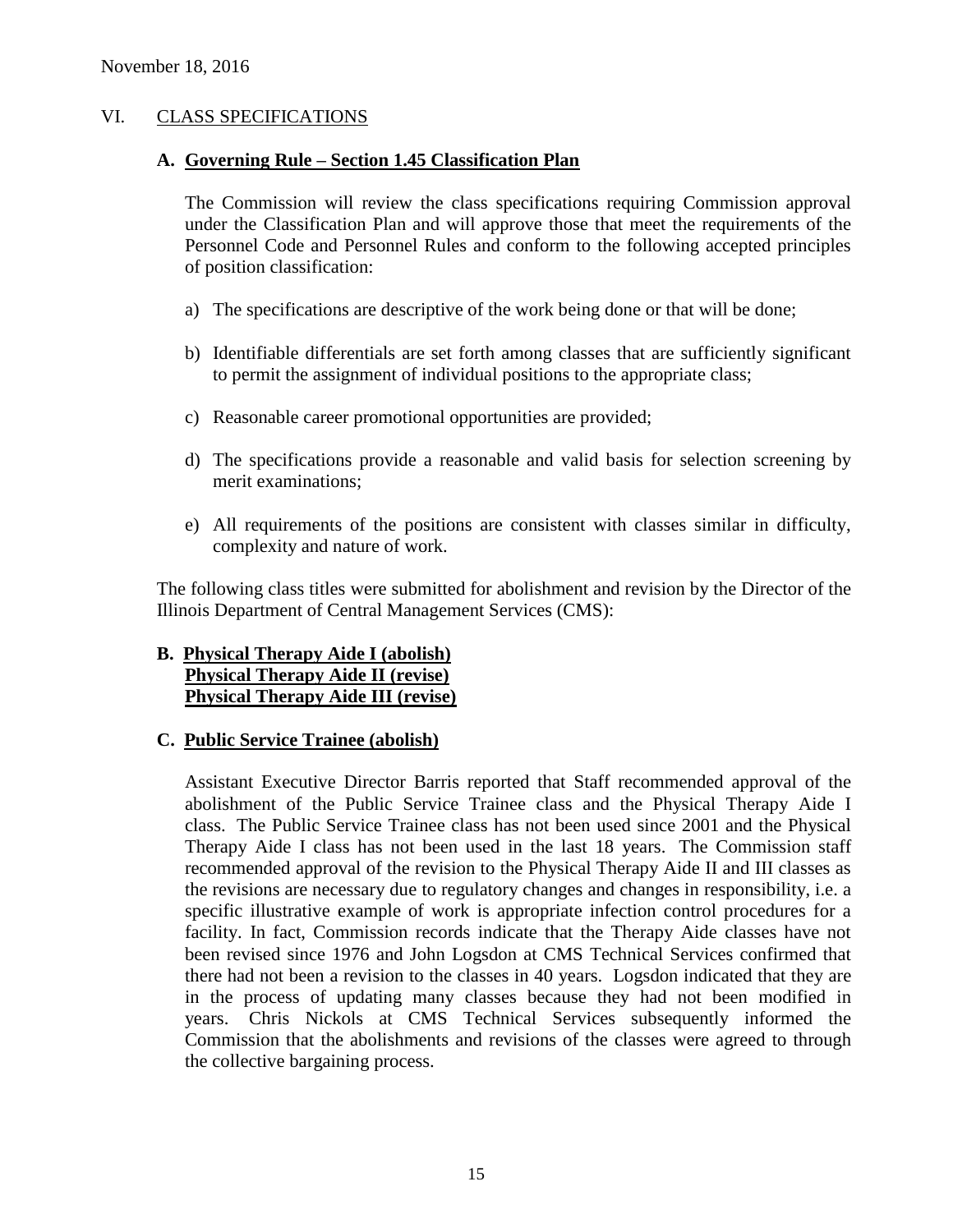# **IT WAS MOVED BY COMMISSIONER URLACHER, SECONDED BY COMMISSIONER KREY, AND THE MOTION ADOPTED 4-0 TO APPROVE THE ABOLISHMENT AND REVISION OF THE FOLLOWING CLASS TITLES TO BE EFFECTIVE DECEMBER 1, 2016:**

**B. Physical Therapy Aide I (abolish) Physical Therapy Aide II (revise) Physical Therapy Aide III (revise)**

**C: Public Service Trainee (abolish)**

**IT WAS MOVED BY COMMISSIONER KREY, SECONDED BY COMMISSIONER CUMMINGS, AND THE MOTION ADOPTED 4-0 TO DISAPPROVE ANY CLASS SPECIFICATIONS RECEIVED BY THE COMMISSION STAFF NOT CONTAINED IN THIS AGENDA TO ALLOW ADEQUATE STUDY.** 

#### VII. PERSONNEL RULES

### **A. Civil Service Commission Governing Rule – Section 1.310 Personnel Rules**

The Commission has power to disapprove new rules or amendments to existing rules submitted by the Director of Central Management Services. Such proposed new rules or amendments of existing rules submitted to the Commission shall be accompanied by a report of proceedings attending the prior public hearing required by law with respect to them. If the Commission does not disapprove new rules or any amendment to existing rules within 30 days following the receipt from the Director of Central Management Services, the new rules or amendments have the force and effect of law after filing by the Director with the Secretary of State.

#### **B. None submitted**

**IT WAS MOVED BY COMMISSIONER CUMMINGS, SECONDED BY COMMISSIONER URLACHER, AND THE MOTION ADOPTED 4-0 TO DISAPPROVE ANY AMENDMENTS TO PERSONNEL RULES RECEIVED BY THE COMMISSION STAFF BUT NOT CONTAINED IN THIS AGENDA TO ALLOW ADEQUATE STUDY.** 

# VIII. MOTION TO CLOSE A PORTION OF THE MEETING

**IT WAS MOVED BY COMMISSIONER KREY, SECONDED BY COMMISSIONER CUMMINGS, AND BY ROLL CALL VOTE THE MOTION ADOPTED 4-0 TO CLOSE A PORTION OF THE MEETING PURSUANT TO SUBSECTIONS 2(c)(1), 2(c)(4), AND 2(c)(11) OF THE OPEN MEETINGS ACT.**

| <b>CUMMINGS</b> | YES  | <b>FINCH</b>    | YES |
|-----------------|------|-----------------|-----|
| <b>KREY</b>     | YES. | <b>URLACHER</b> | YES |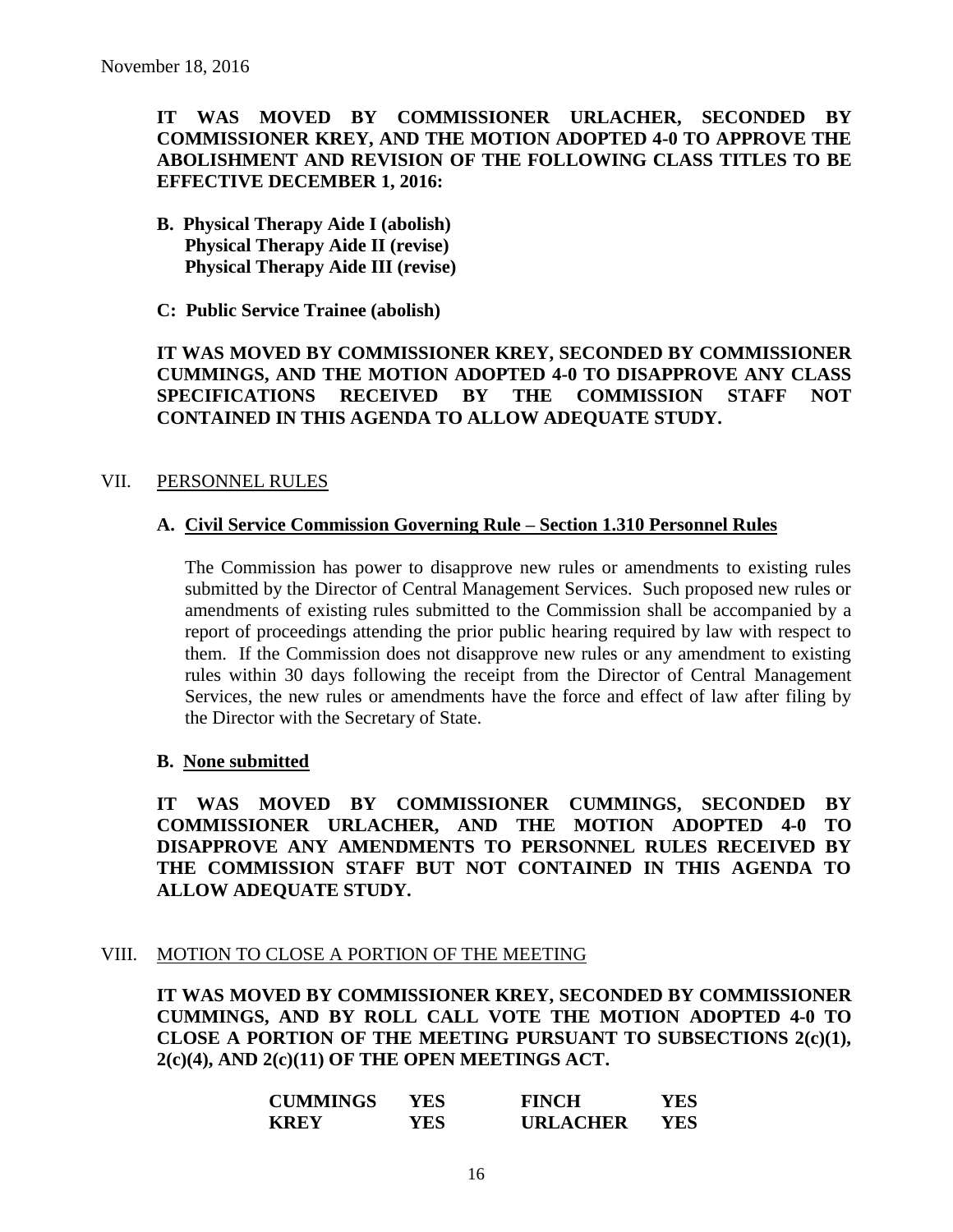### IX. RECONVENE THE OPEN MEETING

Upon due and proper notice the regular open meeting of the Illinois Civil Service Commission was reconvened at 607 East Adams Street, Suite 801, Springfield, Illinois at 2:06 p.m.

### PRESENT

Anita M. Cummings, G.A. Finch, Susan Moylan Krey and Casey Urlacher, Commissioners; Daniel Stralka, Executive Director; and Andrew Barris, Assistant Executive Director and Jane Ryan, Exemption Monitor.

#### X. NON-MERIT APPOINTMENT REPORT

Set forth below is the number of consecutive non-merit appointments made by each agency as reported by Central Management Services:

| <b>Agency</b>                         | 9/30/16 | 10/31/16              | 10/31/15       |
|---------------------------------------|---------|-----------------------|----------------|
| Agriculture                           | 2       | 3                     | 4              |
| <b>Central Management Services</b>    |         | 2                     | $\overline{2}$ |
| <b>Children and Family Services</b>   | 0       | $\blacksquare$        | 1              |
| <b>Employment Security</b>            | 0       |                       | 0              |
| <b>Gaming Board</b>                   | 0       |                       | 0              |
| Guardianship and Advocacy             | 0       | $\mathcal{D}_{\cdot}$ | 0              |
| <b>Healthcare and Family Services</b> | 1       |                       | 3              |
| <b>Historic Preservation Agency</b>   | 0       | $\mathcal{D}_{\cdot}$ | $\overline{2}$ |
| <b>Human Services</b>                 | 6       | 13                    | 12             |
| Insurance                             | 1       |                       | 0              |
| <b>Natural Resources</b>              | 15      | 14                    | 9              |
| Revenue                               | 0       | 0                     |                |
| <b>State Fire Marshal</b>             | 1       | 1                     | 0              |
| <b>State Police</b>                   | 1       | 0                     | 0              |
| <b>State Retirement Systems</b>       | 1       | $\bf{0}$              | 3              |
| Transportation                        | 2       | 10                    | 3              |
| Workers' Compensation Commission      |         |                       | 3              |
| <b>Totals</b>                         | 32      | 53                    | 43             |

# XI. PUBLICLY ANNOUNCED DECISION RESULTING FROM APPEAL

#### **DA-13-17**

| Employee                | Lindsey B. Yoakum   Appeal Date |                          | 09/09/16                           |
|-------------------------|---------------------------------|--------------------------|------------------------------------|
| Agency                  | <b>Human Services</b>           | Decision Date $10/26/16$ |                                    |
| Appeal Type   Discharge |                                 | Proposal for             | 90-day suspension plus duration of |
| ALJ                     | <b>Andrew Barris</b>            | Decision                 | suspension pending discharge.      |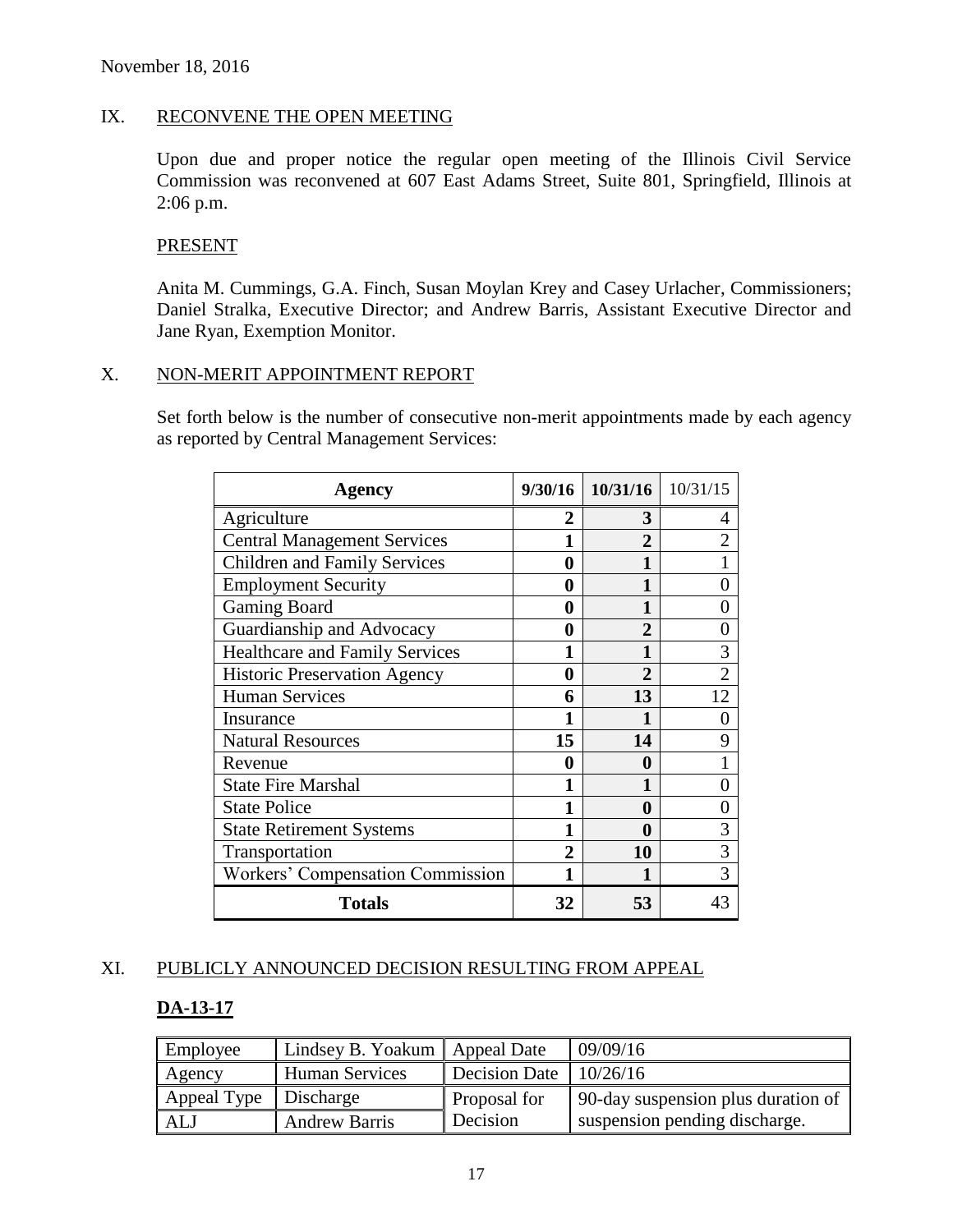**IT WAS MOVED BY COMMISSIONER URLACHER, SECONDED BY COMMISSIONER FINCH, AND BY ROLL CALL VOTE OF 4-0 THE MOTION ADOPTED TO AFFIRM AND ADOPT THE PROPOSAL FOR DECISION OF THE ADMINISTRATIVE LAW JUDGE THAT THE CHARGES WARRANT A 90-DAY SUSPENSION PLUS DURATION OF SUSPENSION PENDING DISCHARGE FOR THE REASONS SET FORTH IN THE PROPOSAL FOR DECISION DATED OCTOBER 26, 2016.**

| <b>CUMMINGS</b> | NO   | <b>FINCH</b>    | YES  |
|-----------------|------|-----------------|------|
| <b>KREY</b>     | YES. | <b>URLACHER</b> | YES. |

#### XII. APPEAL TERMINATED WITHOUT DECISION ON THE MERITS

#### **DA-10-17**

| Employee                | Julie A. Rylatt            | <b>Appeal Date</b> | 08/19/16              |
|-------------------------|----------------------------|--------------------|-----------------------|
| Agency                  | Children & Family Services | Decision Date      | 11/01/16              |
| Appeal Type   Discharge |                            | Proposal for       | Dismissed; withdrawn. |
| ALJ                     | Daniel Stralka             | Decision           |                       |

#### **DA-18-17**

| Employee    | Lawrence Wright       | <b>Appeal Date</b>   | 10/11/16              |
|-------------|-----------------------|----------------------|-----------------------|
| Agency      | <b>Human Services</b> | <b>Decision Date</b> | 10/24/16              |
| Appeal Type | Discharge             | Proposal for         | Dismissed; withdrawn. |
| <b>ALJ</b>  | Daniel Stralka        | Decision             |                       |

**IT WAS MOVED BY COMMISSIONER CUMMINGS, SECONDED BY COMMISSIONER KREY, AND BY ROLL CALL VOTE OF 4-0 THE MOTION ADOPTED TO AFFIRM AND ADOPT THE PROPOSALS FOR DECISION OF THE ADMINISTRATIVE LAW JUDGE TO DISMISS THE APPEALS AS THEY WERE WITHDRAWN BY THE EMPLOYEES.**

| <b>CUMMINGS</b> | YES  | <b>FINCH</b>    | YES |
|-----------------|------|-----------------|-----|
| <b>KREY</b>     | YES. | <b>URLACHER</b> | YES |

#### XIII. STAFF REPORT

Executive Director Stralka reported that:

 $\triangleright$  The Public Accountability Report for fiscal year 2016 was filed with and accepted by the Comptroller's Office.